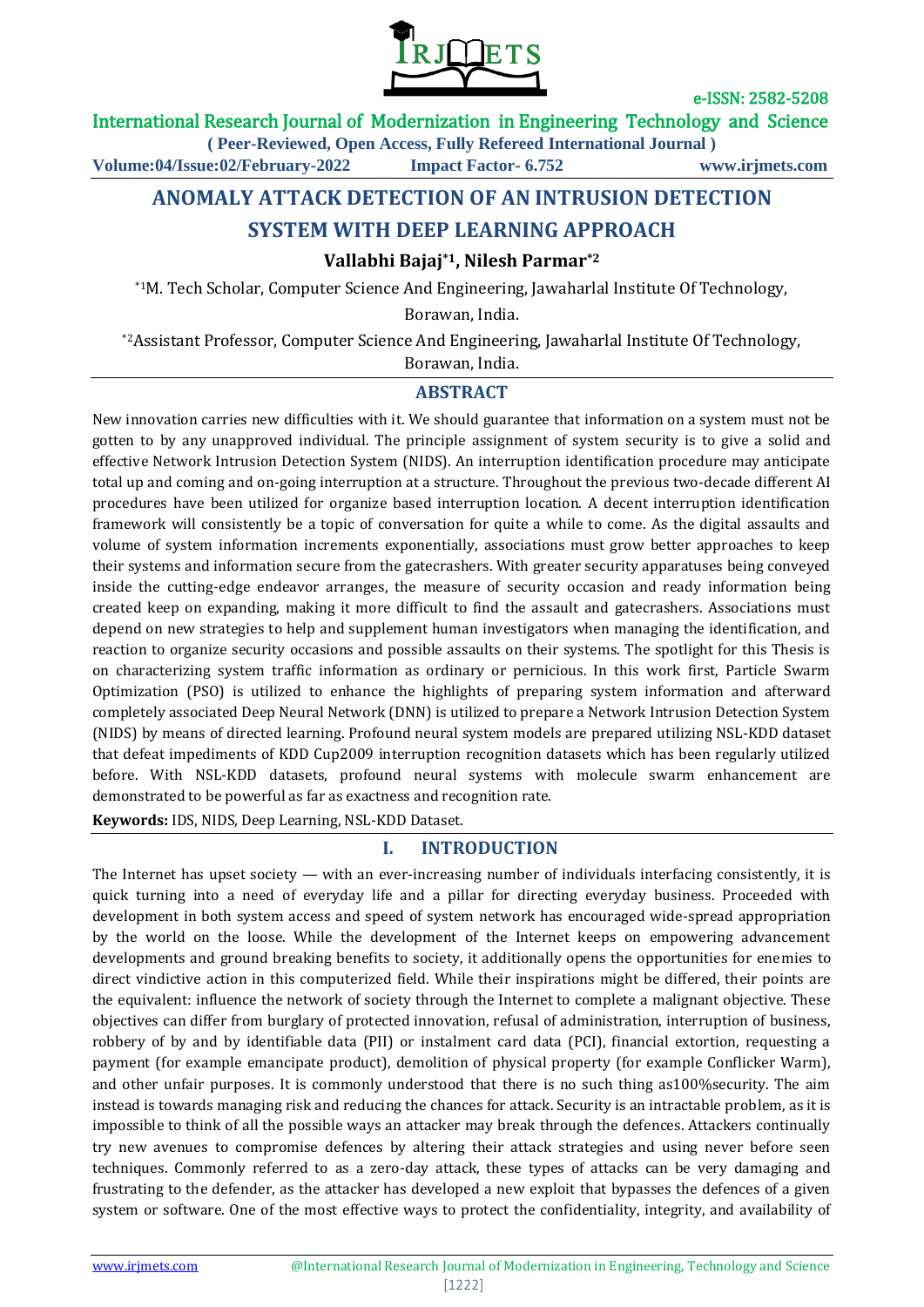

# International Research Journal of Modernization in Engineering Technology and Science

**( Peer-Reviewed, Open Access, Fully Refereed International Journal ) Volume:04/Issue:02/February-2022 Impact Factor- 6.752 www.irjmets.com**

information and enterprise systems once an attacker has compromised its defences is to deploy Intrusion Detection Systems (IDS).

There are two main types of Intrusion Detection Systems: Host-based and Networkbased. Host-based intrusion detection systems monitor and control data coming from an individual workstation using tools and techniques such as host-based firewalls, anti-virus/anti-malware agents, data-loss prevention agents, and via monitoring system call trees. Network-based defences monitor and control network traffic flows via firewalls, anti-virus, proxies, and network intrusion detection techniques. Network Intrusion Detection Systems (NIDSs) are essential security tools that help increase the security posture of a computer network. NIDSs have become necessary, along with firewalls, anti-virus, access control, and other common defense-in-depth strategies towards helping cyber threat operations teams become aware of attacks, security incidents, and potential breaches occurring on their networks.

#### **A. Intrusion Detection Systems**

Intrusion leads to violations of the security policies of a computer system, such as unauthorized access to private information, malicious break-in into a computer system, or rendering a system unreliable or unusable.

A full-blown network security system should include the following subsystems:

- Intrusion Detection Subsystem: Distinguishes a potential intrusion from a valid network operation.
- Protection Subsystem: Protects the network and security system itself from being compromised by the network intrusions.

• Reaction Subsystem: This part either traces down the origin of an intrusion or fights back the hackers. The focus of this thesis is on the intrusion detection subsystem, which constitutes the first line of defense for a computer network system.

There are a number of approaches in this field. Most of them fall into three primary categories: anomaly detection, misuse detection and hybrid schemes. The anomaly detection approach is based on a model of normal activities in the system. This model can either be predefined or established through techniques such as machine learning. Once there is a significant deviation from this model, an anomaly will be reported. By contrast, a misuse detection approach defines specific user actions that constitute a misuse and uses rules for encoding and detecting known intrusions [2] [3]. The hybrid detection approach uses a combination of anomaly and misuse detection techniques. Intrusion detection is the method of finding out the actions happening in a computer system as well as justifying them for the symbol of intrusion. An IDS (Intrusion Detection System) is a system that monitors network traffic to detect suspicious activity & issues warnings when such activity is found in network. It is an application software that scans a network and system for policy breaching & harmful activity. Any malicious event or violation is directly reported either to an administrator or collected centrally using a security information and event management system. In the modern network, IDS has become an important and integral part of over-all security architecture. In order to define an IDS, it is important to understand "what is an intrusion" and then "what is an intrusion detection." We take terminology and definitions from the NIST report. An intrusion can be characterized in terms of confidentiality, integrity, and availability. An event or action causes breach of confidentiality if it allows to access resources, residing in a computer in an 6 unauthorized manner. An event or action causes breach of integrity if it allows to change the states of resources, residing in a computer in an unauthorized manner. Similarly, an event or action causes breach of availability if it prohibits legitimate users to access resources or services, residing in a computer. Intrusion detection is the process of monitoring the events occurring in a computer system or network and analysing them for signs of intrusions. An intrusion detection system is a software or hardware that automates the process of monitoring and analysing of events.

Intrusion detection system can be comprehensively arranged dependent on two parameters.

• By Analysis technique, Misuse IDS and Anomaly IDS can be characterized 7

• By Source of information, Host based IDS and Network based IDS can be characterized

Types of Intrusion Detection System

**A. Network Intrusion Detection System:** Network intrusion detection systems are set up within the network to examine traffic coming from different devices on the network. NIDS performs an observation of passing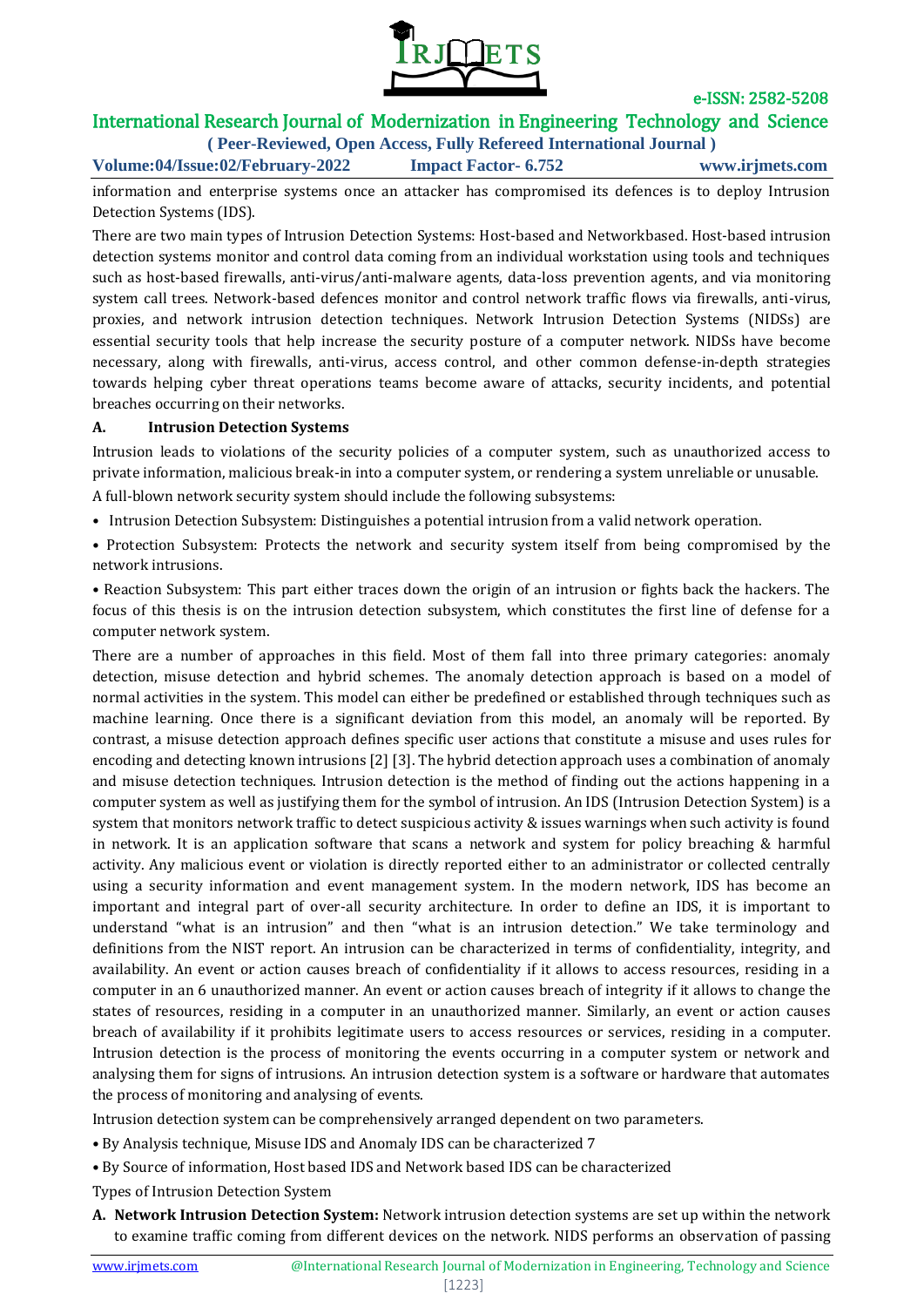

# International Research Journal of Modernization in Engineering Technology and Science

**( Peer-Reviewed, Open Access, Fully Refereed International Journal ) Volume:04/Issue:02/February-2022 Impact Factor- 6.752 www.irjmets.com**

traffic on the entire subnet & compares the traffic that is passed on the subnets with the collection of known attacks. If an attack or abnormal behaviour is recognised, then alert can be sent to the administrator. One example of a NIDS is installing it on the subnet where firewalls are located in order to see if someone is trying crack the firewall.

**B. Host Intrusion Detection System:** Host intrusion detection systems run on independent hosts or devices on the network. A HIDS monitors the incoming and outgoing data packets from the device only and It will alert the administrator if malicious activity or any abnormal behaviour is found. It takes a snapshot of existing system files and compares it with the previous snapshot. If the analytical system files were altered or deleted, an alert is sent to the administrator to investigate.

#### **B. Deep Learning**

Deep Learning is a subset of Machine Learning, on the other hand which is part of Artificial Intelligence. Artificial Intelligence is a common term referring to techniques that allow computers to mimic human behavior. Machine Learning represents a set of data-trained algorithms that make all of this possible.



**Figure 1:** Deep Learning Subset

Deep Learning, on the other hand, is simply a form of machine learning, inspired by the formation of the human brain. In-depth learning algorithms attempt to reach the same conclusions as humans would by continuously analyzing data with a logical structure. To achieve this, in-depth learning uses a multi-layer structure of algorithms called neural networks.



**Figure 2:** Deep neural networks

The structure of the neural network is based on the structure of the human brain. As we use our brains to identify patterns and separate different types of information, neural networks can be taught to perform similar functions in data.

Individual layers of neural networks can also be thought of as a type of filter that operates from negative to hidden, which increases the chances of finding and producing a positive result.

The human brain works the same way. Whenever we receive new information, the brain tries to compare it with the known. The same concept is used and deep neural networks.

Neural networks enable us to perform many functions, such as merging, splitting, or retrieving. With neural networks, we can collect or organize non-labeled data according to the similarities between the samples in this data. Or in the case of segregation, we can train the network in a labeled database to divide the samples into the database into separate categories.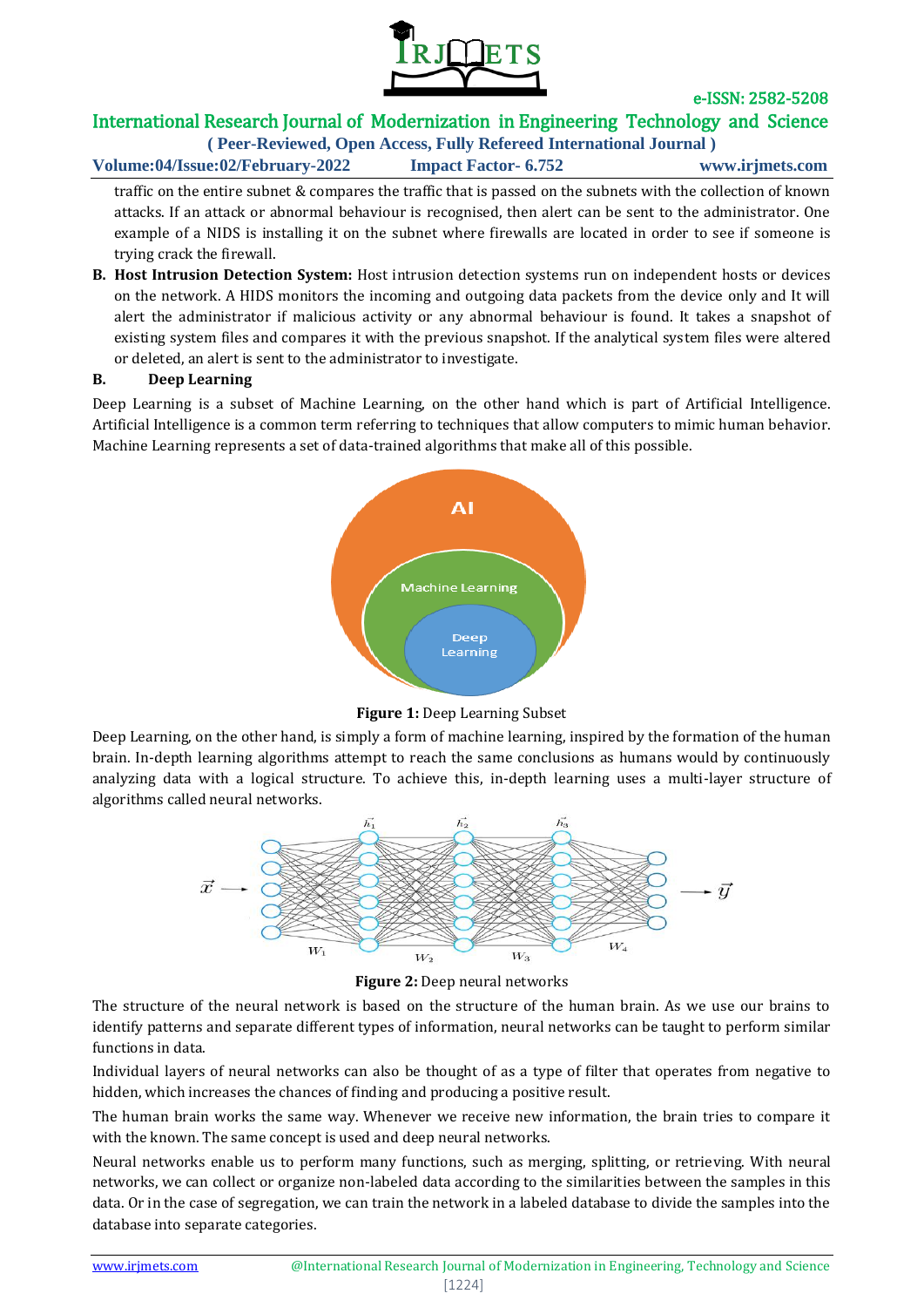

## International Research Journal of Modernization in Engineering Technology and Science

**( Peer-Reviewed, Open Access, Fully Refereed International Journal )**

**Volume:04/Issue:02/February-2022 Impact Factor- 6.752 www.irjmets.com**

Neural-generating networks with unique capabilities that enable in-depth learning models to solve tasks that machine learning models cannot solve.

#### **a. Rectified Linear Activation Function**

In order to use the stochastic gradient reduction and spread errors to train deep neural networks, an activation function is required that looks and acts as a line function, but, in fact, an indirect function that allows complex relationships in the data to be studied. The function should also provide extra sensitivity to the input function and avoid easy filling of space. The solution is to use an activated line function, or ReL for short. The node or unit that uses this activation function is referred to as the modified activation unit unit, or ReLU for short. Typically, networks that use the hidden layer repair function are called fixed networks. The adoption of ReLU can easily be considered as one of the few key steps in an in-depth learning transformation, e.g. strategies now allow for the general development of very deep emotional networks. The Rectified Linear Unit is a performance appliance that is commonly used in in-depth learning models. The function returns 0 if it receives any negative input, but for any positive xx value returns that value. Surprisingly, such a simple task (and one made up of two line pieces) can allow your model to respond to the linearity and interact smoothly. But the ReLU function works well in most systems, and is widely used as a result.



**Figure 3:** The ReLU function works

### **II. DATASET**

Statistical analysis has shown that there are significant data set problems that significantly affect system performance, and have resulted in very poor estimates of unconventional detection methods. To address these issues, new data set such as, NSL-KDD [6] is proposed, containing the selected records of the complete KDD data set. The advantage of the NSL KDD database is this. There are no unnecessary records on the train set, so the divider will not produce any biased result

- 1. There is no duplicate record in the test set with better mitigation rates.
- 2. The number of records selected for each complex group equals the percentage of records in the original KDD data set.

The training data set was made up of 21 of the 37 different attacks present in the test data. The most common types of attacks are those in the training database while the novel attack is an additional attack on the experimental database i.e. not available for training data sets. The types of attacks are organized into four categories: DoS, Probe, U2R and R2L. Table 1 shows the major attacks on both training and database testing.

| Attacks in<br><b>Dataset</b> | <b>Attack Type</b>                                                                                                                         |  |  |
|------------------------------|--------------------------------------------------------------------------------------------------------------------------------------------|--|--|
| <b>DOS</b>                   | Back, Land, Neptune, Pod, Smurf, Tear drop, Mail bomb, Process table,<br>Udpstorm, Apache 2, Worm                                          |  |  |
| Probe                        | Satan, IP sweep, Nmap, Port sweep, Mscan, Sa int                                                                                           |  |  |
| R2L                          | Guess_password, Ftp_write, Imap, Phf, Multi hop, Warezmaster, Xlock, Xsnoop,<br>Snmpgue ss, Snmp get attack, Http tunnel, Send mail, Named |  |  |

#### **Table 1:** Attacks in Testing Dataset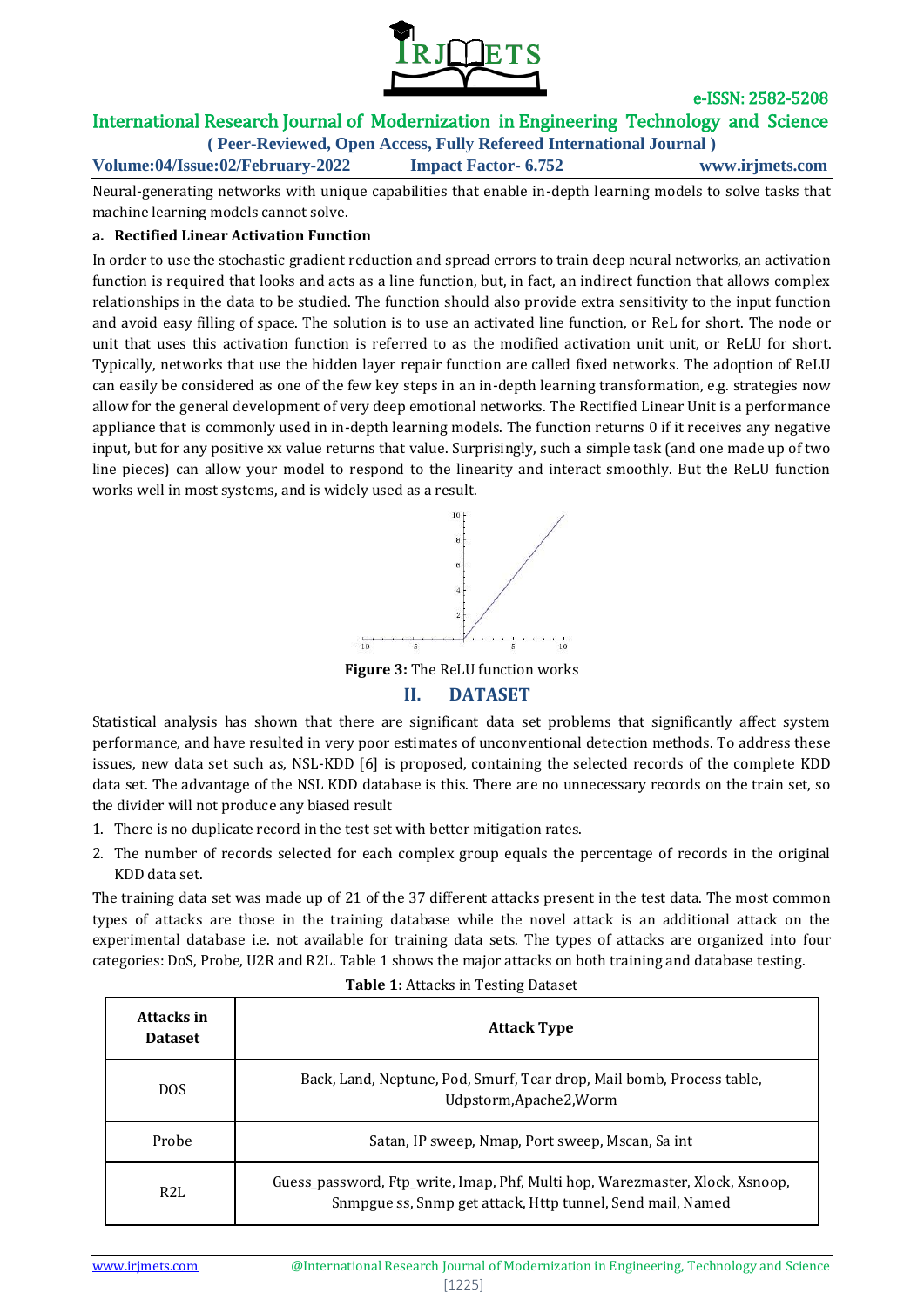

## International Research Journal of Modernization in Engineering Technology and Science

**( Peer-Reviewed, Open Access, Fully Refereed International Journal )**

| Volume:04/Issue:02/February-2022 | <b>Impact Factor- 6.752</b>             | www.irjmets.com |  |
|----------------------------------|-----------------------------------------|-----------------|--|
| U2R                              | Buffer_overflow,Loadmodule,Rootkit,Perl |                 |  |

,Sqlattack,Xterm,Ps

## **III. EXPERIMENTAL RESULTS**

NSL-KDD dataset is the benchmark in modern-day to investigating new methodologies for better IDS. We have selected 10% dataset of NSL-KDD for training and testing dataset with 3,11,029 records with two ways to deal with accurately group the ordinary and intrusions in the informational index.

|           |                          | Accuracy | <b>Precision</b> | Recall | <b>F-Score</b> |
|-----------|--------------------------|----------|------------------|--------|----------------|
|           | <b>Linear Regression</b> | 84.8     | 98.9             | 82.4   | 89.7           |
|           | <b>Decision Tree</b>     | 93       | 99.9             | 91.4   | 95.4           |
|           | <b>Naive Bayes</b>       | 92.9     | 98.9             | 92.3   | 95.5           |
|           | <b>Random Forest</b>     | 92.7     | 99.9             | 91     | 95.2           |
|           | <b>Adaboost</b>          | 92.5     | 99.5             | 91.1   | 95.1           |
|           | DNN_1                    | 92.9     | 99.8             | 91.4   | 95.4           |
| Algorithm | DNN_2                    | 93.1     | 99.9             | 91.5   | 95.5           |
|           | DNN_3                    | 93.1     | 99.8             | 91.6   | 95.5           |
|           | $DNN_4$                  | 93.1     | 99.8             | 91.6   | 95.5           |
|           | DNN_5                    | 93.1     | 99.9             | 91.6   | 95.5           |

**Table 2:** Result Analysis of various Algorithm.



## **Figure 4:** Accuracy of different algorithms. **IV. CONCLUSION**

Deep neural Network system are prepared utilizing NSL-KDD dataset that beat impediments of KDD Cup2009 interruption identification datasets which has been normally utilized previously. With NSL-KDD datasets,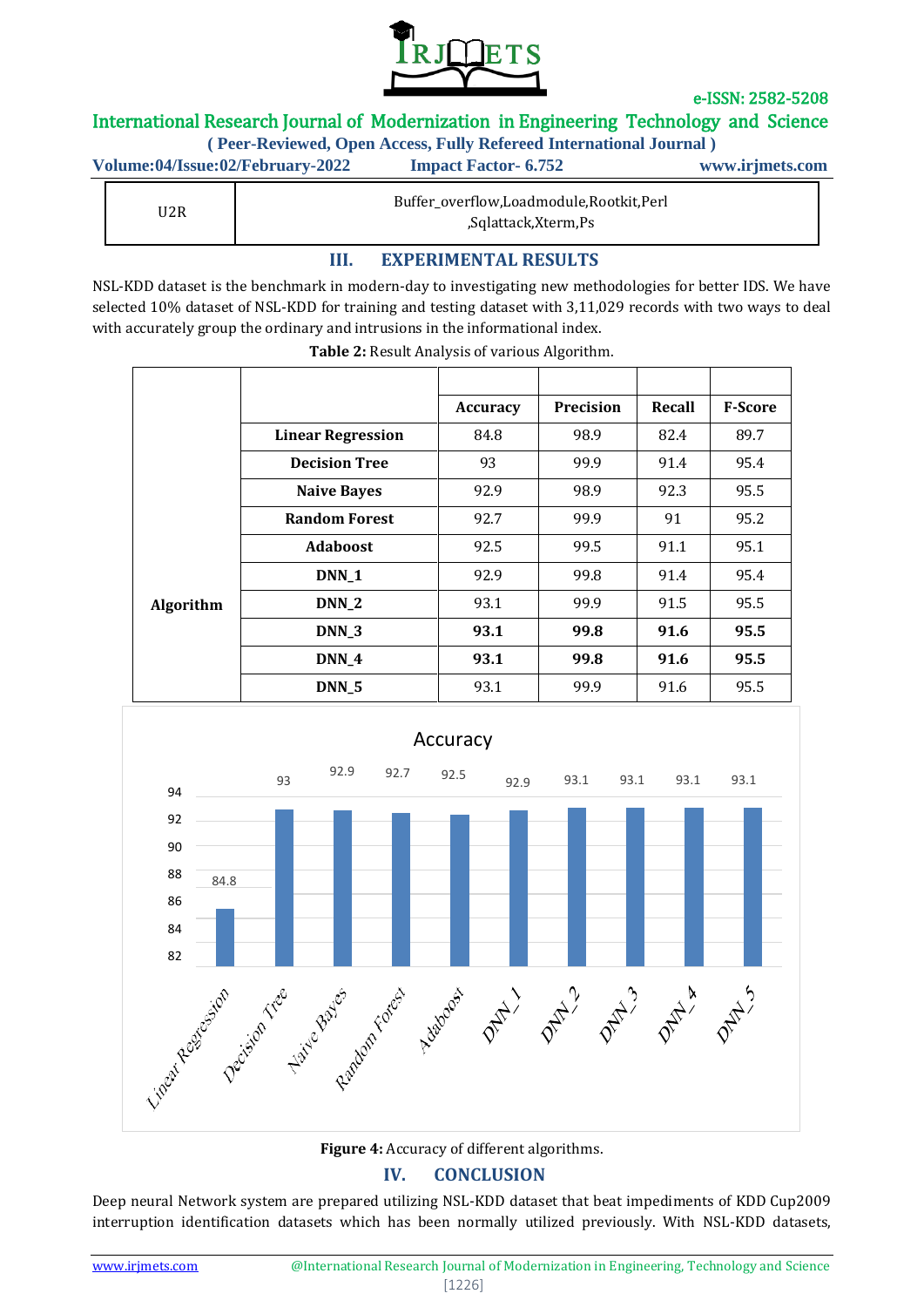

## International Research Journal of Modernization in Engineering Technology and Science

**( Peer-Reviewed, Open Access, Fully Refereed International Journal ) Volume:04/Issue:02/February-2022 Impact Factor- 6.752 www.irjmets.com**

profound neural systems with molecule swarm enhancement are demonstrated to be successful regarding precision and discovery rate.

## **V. REFERENCES**

- [1] Ripon Patgiri, Udit Varshney, Tanya Akutota, Rakesh Kunde, "An Investigation on Intrusion Detection System Using Machine Learning", 2018 IEEE Symposium Series on Computational Intelligence (SSCI), Nov 2018 pp1684-1691.
- [2] Marzia Zaman, Chung-Horng Lung, "Evaluation of Machine Learning Techniques for Network Intrusion Detection", IEEE/IFIP Network Operations and Management Symposium, 23-27 April 2018 // Taipei, Taiwan, Cognitive Management in a Cyber World.
- [3] Amol Borkar Akshay Donode Anjali Kumari "A Survey on Intrusion Detection System and Internal Intrusion Detection and Protection System" - Proceedings of the International Conference on Inventive Computing and Informatics (ICICI 2017)
- [4] Jiadong Ren, Jiawei Guo, Wang Qian, Huang Yuan, Xiaobing Hao & Hu Jingjing "Building an Effective Intrusion Detection System by Using Hybrid Data Optimization Based on Machine Learning Algorithms" Published 16 June 2019.
- [5] B.M. Beigh, U. Bashir and M. Chachoo "Intrusion Detection and Prevention System: Issues and Challenges" - International Journal of Computer Applications (0975-8887), Volume 76-No.17, August 2013.
- [6] P.S. Rath, Dr.N. Barpanda and S. Panda "Intrusion Detection System Built around Hybrid Technology: A Review" - International Advanced Research Journal in Science, Engineering and Technology, Vol.3, Issue 4, (April 2016).
- [7] R. D. Kulkarni "Using Ensemble Methods for Improving Classification of the KDD CUP '99 Data Set" IOSR Journal of Computer Engineering (IOSR-JCE), Vol. 16, Issue 5, and e- ISSN: 2278-0661, p-ISSN: 2278- 8727, PP 57-61, (Sep-Oct.2014).
- [8] U. Albalawi, S.C. Suh and J. Kim "Incorporating Multiple Supervised Learning Algorithms for Effective Intrusion Detection" - World Academy of Science, Engineering and Technology, International Journal of Computer, Electrical, Automation, Control and Information Engineering, Vol. 8, No 2, (2014).
- [9] S. Choudhury and A. Bhowal "Comparative Analysis of Machine Learning Algorithms along with Classifiers for Network Intrusion Detection" - International Conference on Smart Technologies and Management for Computing, Communication, Controls, Energy and Materials (ICSTM), 2015, pp.89-95.
- [10] P.S. Rath, M. Hohanty, S. Acharya and M. Aich "Optimization of IDS Algorithms Using Data Mining Technique" - Proceeding of 53rd IRF International Conference, Pune, India, 2016, ISBN: 978-93-86083- 01-2.
- [11] K. Murugan, P. Varalakshmi, R.N. Kumar and S. Boobalan "Data Mining Using Integration of Clustering and Decision Tree" - ISSN (Online): 2347 – 2812, Vol. 1, Issue 2, (2013).
- [12] V. Malviya and A. Jain (HOD) "An Efficient Network Intrusion Detection Based on Decision Tree Classifier & Simple K-Mean Clustering using Dimensionality Reduction" – A Review", International Journal on Recent and Innovation Trends in Computing and Communication, Vol .3, Issue 2, ISSN: 2321 –8169, (February 2015).
- [13] V. Rao "A Clustering Algorithm for Intrusion Detection using Hybrid Data Mining Technique" International Journal of Innovative Research in Electrical, Electronics, Instrumentation and Control Engineering, Vol. 3, Special Issue 1, (April 2015).
- [14] P. Singha, R. Lakkadwala, A. Sheth, A. Gaikwad and M.V. Kadam "Improving Efficiency of Hybrid Intrusion Detection System Using Kmeans and Naïve Bayes" - International Journal of Engineering and Computer Science Vol. 4, Issue 3, Page No. 10842-10845, ISSN: 2319- 7242 (March 2015).
- [15] K. Rajasekhar, B.S. Babu, P.L. Prasanna, D.R. Lavanya and T.V. Krishna "An Overview of Intrusion Detection System Strategies and Issues" - International Journal of Computer Science & Technology, Vol. 2, Issue 4, ISSN: 0976-8491 (Online), ISSN: 2229-4333(Print), (Oct- Dec. 2011).
- [16] V. Richhariya, Dr. J.L. Rana, Dr. R.K. Pandey and Dr. R.C. Jain "An Efficient Classification Mechanism